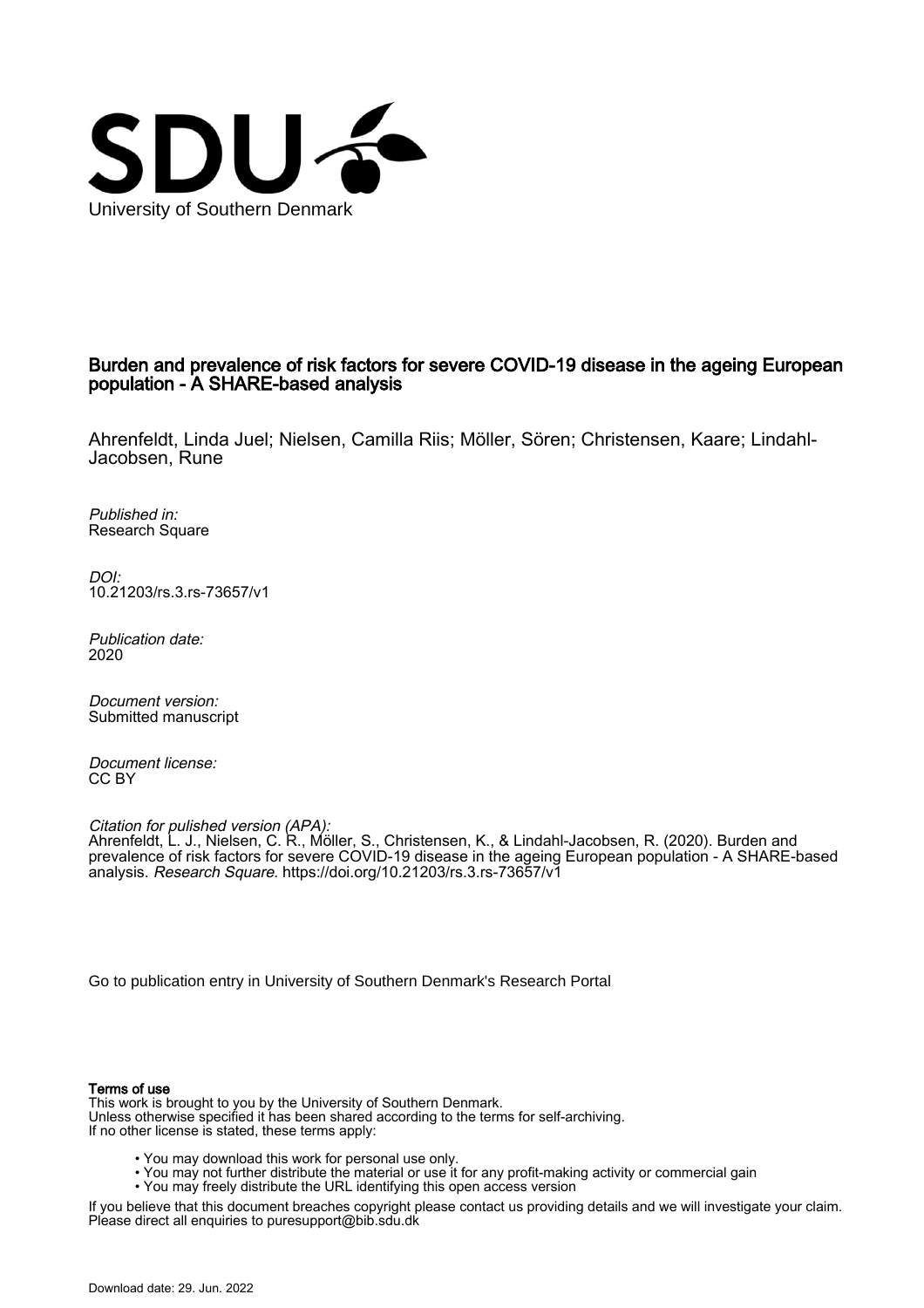

Preprints are preliminary reports that have not undergone peer review. They should not be considered conclusive, used to inform clinical practice, or referenced by the media as validated information.

# Burden and prevalence of risk factors for severe COVID-19 disease in the ageing European population – A SHARE-based analysis

#### Linda Juel Ahrenfeldt ( Iahrenfeldt@health.sdu.dk )

University of Southern Denmark <https://orcid.org/0000-0002-5018-1642>

#### Camilla Riis Nielsen

University of Southern Denmark <https://orcid.org/0000-0003-4782-6160>

#### Sören Möller

Odense University Hospital <https://orcid.org/0000-0003-0858-4269>

#### Kaare Christensen

University of Southern Denmark <https://orcid.org/0000-0002-5429-5292>

#### Rune Lindahl-Jacobsen

University of Southern Denmark <https://orcid.org/0000-0002-4622-9826>

#### Research Article

Keywords: COVID-19, SARS-CoV-2, prevalence, risk factors, burden of disease, Europe

#### DOI: <https://doi.org/10.21203/rs.3.rs-73657/v1>

[License](https://creativecommons.org/licenses/by/4.0/):  $\circledast \circledast$  This work is licensed under a Creative Commons Attribution 4.0 International License. Read Full License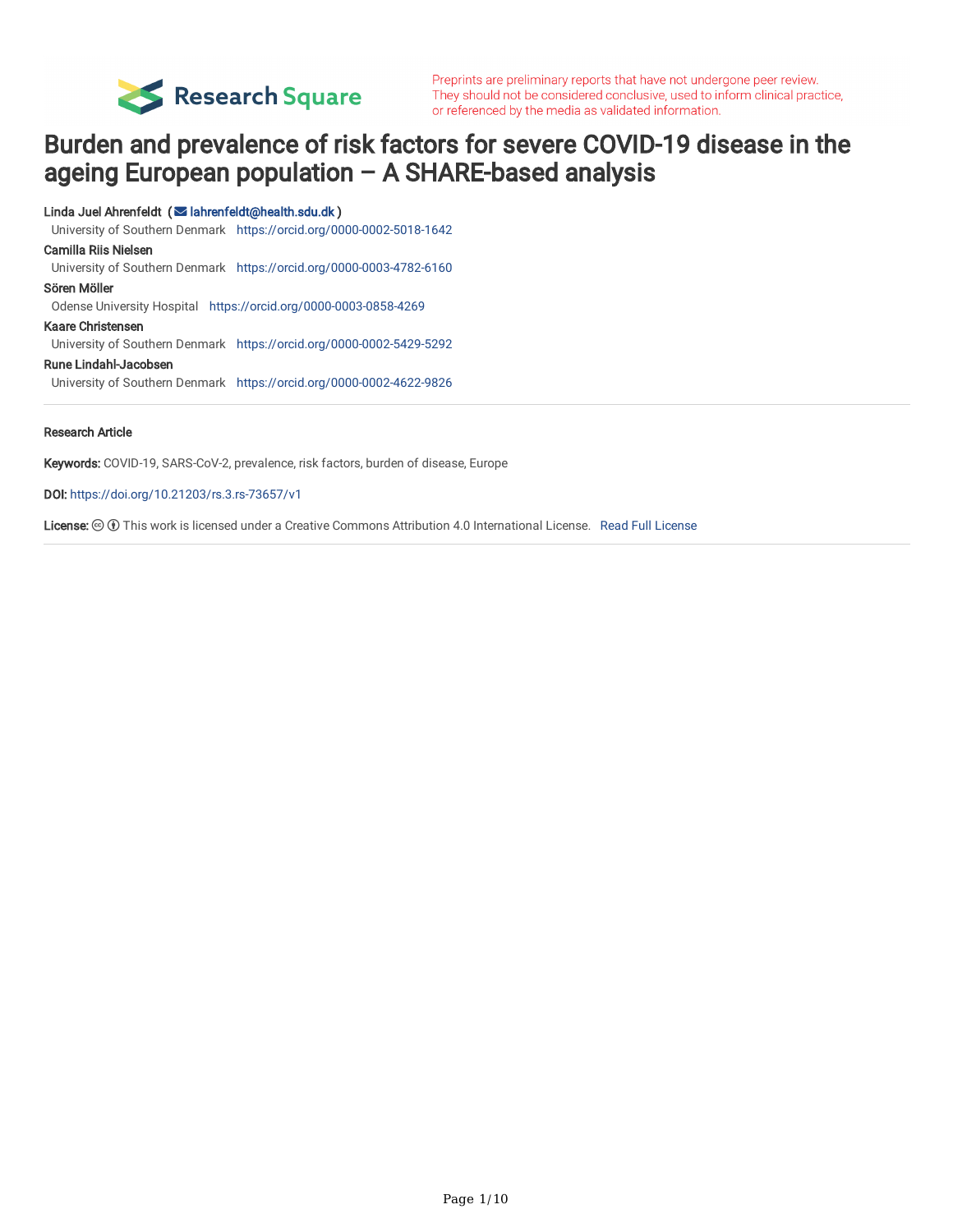# Abstract

Aim: International health authorities suggest that individuals aged 65 years and above and people with underlying comorbidities such as hypertension, chronic lung disease, cardiovascular disease, cancer, diabetes, and obesity are at increased risk of severe Coronavirus Disease 2019 (COVID-19); however, the prevalence of risk factors is unknown in many countries. Therefore, we aim to describe the distribution of these risk factors across Europe.

Subject and Methods: Prevalence of risk factors for severe COVID-19 was identified based on interview for 73,274 Europeans aged 50+ participating in the Survey of Health, Ageing and Retirement in Europe (SHARE) in 2017. Burden of disease was estimated using population data from Eurostat.

Results: A total of 75.3% of the study population (corresponding to app. 60 million European men and 71 million women) had at least one risk factor for severe COVID-19, 45.9% (app. 36 million men and 43 million women) had at least two factors and 21.2% (app. 17 million men and 20 million women) had at least three risk factors. The prevalences of underlying medical conditions ranged from 4.5% for cancer to 41.4% for hypertension, and the region-specific prevalence of having at least three risk factors ranged from 18.9% in Northern Europe to 24.6% in Eastern Europe.

**Conclusions:** Information about the prevalences of risk factors might help authorities to identify the most vulnerable subpopulations with multiple risk factors of severe COVID-19 disease and thus to decide appropriate strategies to mitigate the pandemic.

### Introduction

During the last two decades, coronaviruses have caused major epidemics and outbreaks worldwide (Hon et al. 2020). In 2002, an epidemic of severe acute respiratory syndrome (SARS-CoV) was identified in China and spread subsequently to the rest of the world with a case-fatality of about 10% (Al-Hazmi 2016; Hon et al. 2020). In 2012, an epidemic of pneumonia occurred in Saudi Arabia, which was caused by another novel coronavirus called the Middle East respiratory syndrome (MERS-CoV) (Hon et al. 2020). MERS was identified in several countries in the gulf region, Korea and European region with a death rate of about 34% (Al-Hazmi 2016; Hon et al. 2020). In the winter 2019, a new outbreak of pneumonia occurred in Wuhan, China and spread rapidly over the world. A novel coronavirus (COVID-19) was identified as the underlying cause and has been named SARS-CoV-2 due to its similarities with SARS (Hon et al. 2020). These major outbreaks of coronavirus are similar in nature and in the mode of spread by droplets (Hon et al. 2020). A review of 25 papers found that older age, male sex and underlying medical conditions including diabetes mellitus, renal disease, respiratory disease, heart disease and hypertension were clinical predictors of death associated with MERS (Matsuyama et al. 2016). Among the five predictors, the largest risk of mortality was found for heart disease (odds ratio (OR) = 3.5) followed by respiratory disease (OR = 3.1). Similarly for SARS, older age and having multiple comorbidities such as diabetes mellitus, hypertension, and cerebrovascular disease were independent predictors of various adverse outcomes such as enrollment to an intensive care unit and death (Chan et al. 2003; Lien et al. 2008).

Deaths caused by COVID-19 have by August 20, 2020 been confirmed to have passed more than 788,000 persons and 22 million persons are confirmed infected with the virus (JOHNS HOPKINS University & Medicine 2020). Guidelines from the Center for Disease Control and Prevention (CDC) (Centers for Disease Control and Prevention 2020) and European Centre for Disease Prevention and Control (ECDC) (European Centre for Disease Prevention and Control 2020) suggest that older people and those with underlying medical conditions such as hypertension, chronic lung disease, cardiovascular disease, cancer, diabetes, and obesity are at high risk of becoming severely ill (i.e. requiring hospitalization, intensive care, ventilator treatment to help breath) or dying from COVID-19.

The risk factors are primarily based on studies from Wuhan, China showing that the most severe and fatal cases of COVID-19 have occurred in elderly people and in patients with underlying comorbidities (Guan et al. 2020a; Guan et al. 2020b; Shahid et al. 2020; Singhal 2020; Wu and McGoogan 2020; Yang et al. 2020; Zhang et al. 2020; Zheng et al. 2020; Zhou et al. 2020). Based on the available evidence, age stands out as the predominant single risk factor for severe COVID-19 disease, but it is unknown, which of the underlying medical conditions are most important for developing severe disease (National Board of Health (Denmark) 2020; Norwegian Institute of Public Health 2020). However, a large cross-sectional study from the USA (Petrilli et al. 2020) describing characteristics of 4103 patients with COVID-19 disease, found that obesity (Body Mass Index (BMI) >30) was the chronic condition with the strongest association with critical illness (Petrilli et al. 2020). In line, a retrospective analysis (Lighter et al. 2020) found that among COVID-19 patients younger than 60 years, those with a BMI of 30-34 were twice as likely to be admitted to acute and critical care than patients with a BMI of less than 30. This was even more pronounced among patients with a BMI of 35 years and above (Lighter et al. 2020). Cardiovascular disease was a common comorbidity among people infected with SARS and MERS (Askin et al. 2020). A review of six studies including 1527 patients with COVID-19 (mainly from Wuhan) found that the most prevalent cardiovascular comorbidities were hypertension (17.1%) and cardia-cerebrovascular disease (16.4%) followed by diabetes (9.7%) (Li et al. 2020) . A systematic review and meta-analyses involving 23,736 cancer patients found that cancer patients with COVID-19 had higher mortality (OR = 2.54), however, largely driven by mortality among patients in China (Venkatesulu et al. 2020).

A recent study identified subpopulations at risk of severe COVID-19 using national health care and population registers on the total Swedish population (about 9 million individuals) with an average age of 41.4 years (Gémes et al. 2020). They found that 22.1% of the population had at least one of six risk factors for severe COVID-19 (cardiovascular disease, cancer, chronic obstructive compulsory disease, severe asthma, diabetes and age 70+), 6.8% had at least two factors and 1.6% had at least three risk factors. They showed that the distribution of risk factors for severe COVID-19 differed across Sweden, and highlighted that the prevalence of risk factors is unknown in many countries (Gémes et al. 2020).

Here we examine the distribution of risk factors for severe COVID-19 in middle-aged and elderly men and women aged 50 and above from 26 European countries using data from the latest available wave of the Survey of Health, Ageing and Retirement in Europe (SHARE). We aim to estimate the prevalence (proportion) and burden (raw numbers) of risk factors to describe the distribution of these risk factors throughout Europe.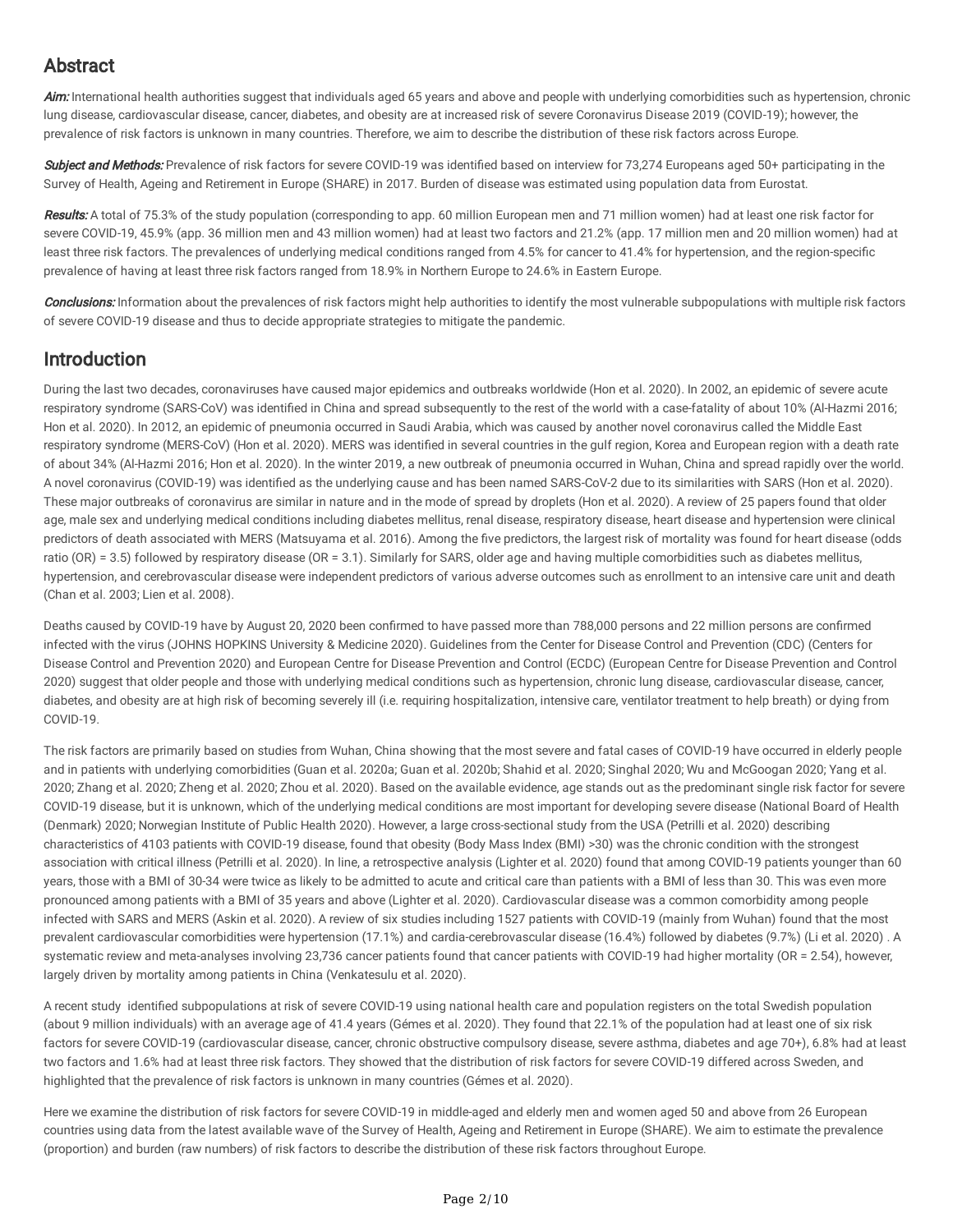# **Methods**

#### Setting and study population

SHARE is a large cross-national survey, collecting individual data about health, economic, and social factors of Europeans aged 50 and above. The SHARE data collection is done according to strict quality standards and with ex-ante harmonized interviews across the different countries (Borsch-Supan et al. 2013). To help reduce potential selection bias associated with nonresponse errors, SHARE provides calibrated weights. The calibrated cross-sectional weights in wave 7 are computed separately by country to match the size of national target populations of individuals age 50 and older in 2017 (SHARE 2020). To compensate for attrition, refresher respondents are added in each wave of SHARE (Borsch-Supan et al. 2013). The household response rate differ by wave and country and vary between 35.2% and 84.3% for refreshers in wave 7 (Bergmann et al. 2019).

We performed a large cross-sectional study including men and women aged 50 years and above from 26 European countries available in SHARE wave 7 (2017). We excluded individuals with unknown birth date ( $n = 26$ ) and with missing cross-sectional individual weights ( $n = 173$ ).

#### Health variables

Based on guidelines from CDC (Centers for Disease Control and Prevention 2020) and ECDC (European Centre for Disease Prevention and Control 2020), the risk factors from SHARE selected for analyses were age 65 years and above, hypertension, chronic lung disease, cardiovascular disease, cancer, diabetes, and obesity (Table 1). Disease burden was based on the following interview question: "Has a doctor ever told you that you had/do currently have any of the conditions on this card? [With this we mean that <sup>a</sup> doctor has told you that you have this condition, and that you are either currently being treated for or bothered by this condition]". The following diseases were included: "High blood pressure or hypertension", "Chronic lung disease such as chronic bronchitis or emphysema", "Heart attack including myocardial infarction or coronary thrombosis or any other heart problem including congestive heart failure", "A stroke or cerebral vascular disease", "Cancer or malignant tumor, including leukemia or lymphoma, but excluding minor skin cancers" and "Diabetes or high blood sugar". Heart attack and stroke/cerebrovascular disease were combined into one variable "Cardiovascular disease". BMI was available based on self-reported height and weight with obesity defined as a BMI of 30 and above. Number of risk factors for severe COVID-19 was estimated based on the six underlying medical conditions (including obesity) and age 65+.

#### Sociodemographic variables

Sociodemographic characteristics included age at interview, sex, European region and country. Age was divided into five intervals: 50-59, 60-69, 70-79, 80-89 and 90+ years. In line with previous SHARE studies (Ahrenfeldt et al. 2019; Ahrenfeldt et al. 2018; Scheel-Hincke et al. 2019), the European countries were classied into four regions: Northern Europe (Denmark, Sweden and Finland), Western Europe (Austria, Germany, France, Switzerland, Belgium, and Luxembourg), Southern Europe (Spain, Italy, Greece, Portugal, Cyprus and Malta) and Eastern Europe (Czech Republic, Poland, Hungary, Slovenia, Estonia, Croatia, Lithuania, Bulgaria, Latvia, Romania, and Slovakia).

#### Statistical analyses

We investigated the prevalence of risk factors for severe COVID-19 among individuals in SHARE wave 7. The prevalence of each medical condition and of having at least one, two and three risk factors were estimated in relation to European regions, age and sex, and the prevalence of people aged 65+ was estimated in relation to regions and sex. Furthermore, the prevalences of having at least one, two and three risk factors were mapped by country. As a sensitivity analysis, we investigated the prevalences of risk factors without including age as an underlying factor. All estimation of prevalences of risk factors included the individual cross-sectional probability weights given in the dataset (Borsch-Supan et al. 2013). Differences in prevalences between European regions, age and sex were investigated using logistic regressions. The burden for the risk factors in the total European population was estimated by multiplying the prevalence of risk factors in the SHARE population with the population number (assessed on January 1, 2017) in the respective regions based on the Eurostat Database (Eurostat). Stata version 16.0 was used for all analyses. R version 3.6.3 was used to map the prevalences of risk factors.

### **Results**

The mean age in the study population was 68 years (age range 50-104 years). Among the 73,274 individuals, 43.3% were men and 56.7% were women. The study population was distributed with 11.0% in Northern Europe, 25.5% in Western Europe, 20.7% in Southern Europe and 42.4% in Eastern Europe (Supplementary Table 1). Among the underlying medical conditions less than one percent of data were missing except from obesity, where 3.7% were missing (not shown in table).

In total, 75.3% of the study population had at least one risk factor for severe COVID-19, 45.9% had at least two factors and 21.2% had at least three factors. Overall, the prevalences for the risk factors were similar between European regions, except for higher prevalences in Eastern Europe (Table 2 and Supplementary Table 2). Prevalences of risk factors showed only minor differences for men across the European regions, whereas women in Eastern Europe had higher prevalences of risk factors compared with women in North, West and South (Table 2 and Supplementary Table 2). No sex differences were found in the overall prevalences of having at least one, two and three risk factors in Northern, Western and Southern Europe except for a lower prevalence of at least one risk factor for women than men (74.2% vs 76.1%) in Southern Europe. In Eastern Europe, higher prevalences of having one, two and three risk factors were found for women than for men (79.6% vs 74.1%, 53.5% vs 46.2% and 26.6% vs 22.1%, respectively). Overall, more women than men were 65 years and above (53.8% vs 47.5%), and women had lower prevalences of lung disease (5.2% vs 6.1%), cardiovascular disease (12.0% vs 16.0%) and diabetes (12.4% vs 14.4%) than men (Table 2 and Supplementary Table 3).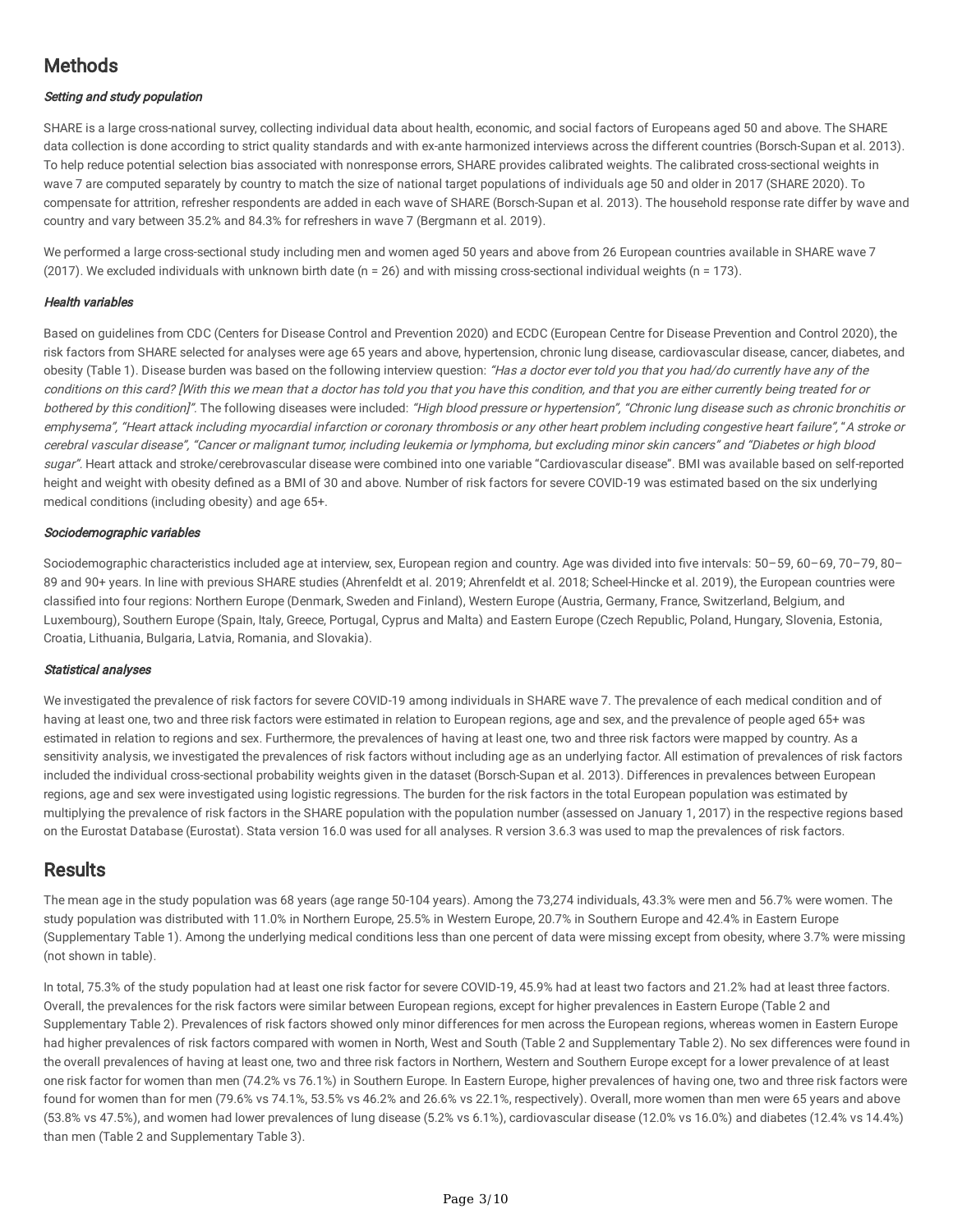When mapping the prevalences of risk factors in the 26 European countries (Figure 1), we found that the prevalence of having at least one risk factor ranged from 62.4% in Slovakia to 82.7% in Hungary; having at least two factors ranged from 33.5% in Slovakia to 57.7% in Hungary; and having at least three risk factors ranged from 13.5% in Slovakia to 29.2% in Czech Republic (Figure 1). For women, the highest prevalences of risk factors were found in Eastern Europe, with Hungary (83.5%), Lithuania (83.1%) and Latvia (82.8%) having the highest prevalences of at least one risk factor, and Lithuania (59.0% and 31.1%), Estonia (55.6% and 28.5%) and Latvia (55.0% and 30.1%) having the highest prevalences of at least two and three risk factors, respectively. For men, a less consistent pattern was found. The highest prevalences of having at least one risk factor were found in Portugal (86.8%), Malta (86.6%) and Czech Republic (83.1%), the highest prevalences of having at least two factors were found in Czech Republic (59.8%), Hungary (52.8%) and Malta (51.0%) followed by Spain (50.7%) and Finland (50.1%), and the highest prevalences of having at least three factors were found in Czech Republic (31.8%), Hungary (26.0%) and Malta (25.4%) (Figure 1 and Supplementary Table 4).

The overall prevalence of the underlying medical conditions in the total sample was 41.4% for hypertension, 5.6% for chronic lung disease, 13.8% for cardiovascular disease, 4.5% for cancer, 13.3% for diabetes and 21.4% for obesity, but varied between European regions (Table 2). The most pronounced differences between regions were found for Eastern Europe. Compared with Northern and Western Europe, Eastern Europe had higher prevalences of hypertension, cardiovascular disease, diabetes and obesity, but lower prevalences of lung disease and cancer. Compared with Southern Europe, Eastern Europe had higher prevalences of hypertension, cardiovascular disease and obesity (Table 2 and Supplementary Table 2).

Overall, the prevalences of having at least one, two and three risk factors increased with age until the age group 80-89 years but decreased thereafter. Also, the prevalence of each medical condition generally increased with age; however, the prevalences of obesity increased until age 60-69 years, were overall stable until age 80-89 years, and decreased thereafter (Table 2 and Supplementary Table 5).

When estimating the prevalences of risk factors without age as an underlying factor, the overall prevalences of having at least one, two and three risk factors decreased to 60.3%, 27.9% and 9.5%, respectively (Supplementary Table 6).

Given the prevalences found in the SHARE population, we estimated that the number of individuals having at least one of the risk factors for severe COVID-19 in the European population was about 131 million persons (70,672,673 women and 60,104,205 men). Almost 80 million persons (42,592,064 women and 36,253,330 men) had at least two risk factors and almost 37 million persons (20,165,269 women and 16,695,613 men) had at least three risk factors (Table 3). The burden of the underlying medical conditions ranged from about 8 million persons with cancer to about 72 million persons with hypertension. The region-specific burden of having at least three risk factors ranged from 1.5 million persons in Northern Europe to 9.5 million persons in Eastern Europe (Table 3). The burden of risk factors in the specific age groups can be found in Supplementary Table 7.

### **Discussion**

Using data from SHARE wave 7, we found that the main part of the study population aged 50+ years (about 75% corresponding to app. 60 million European men and 71 million women) had at least one risk factor for severe COVID-19, 46% (app. 36 million men and 43 million women) had at least two factors and 21% (app. 17 million men and 20 million women) had at least three risk factors. The prevalence of underlying medical conditions ranged from 4.5% for cancer to 41.4% for hypertension. Overall, the prevalences of risk factors increased with age until 80-89 years. Generally, the prevalences were similar between the European regions, except for higher prevalences of risk factors in Eastern Europe, mainly explained by a higher prevalence for women in Eastern Europe compared with women in Northern, Western and Southern Europe.

Compared with the recent study identifying subpopulations at risk of severe COVID-19 in Sweden (Gémes et al. 2020), we found higher prevalences of risk factors. This is at least partly explained by the differences in average age in the two study populations (41 vs 68 years) and the different ways information was gathered. The Swedish data was based on hospitalizations, representing those with most severe disease, with diagnoses of medical conditions within three years prior to January 1, 2016 to capture individuals with active disease. Our study was based on self-reported conditions. Thus, we capture both individuals with active disease, but also persons who had the specific disease back in time. In line, the Swedish study found an overall greater burden of risk factors as the look back period increased (Gémes et al. 2020).

In line with the regional differences observed in this study, other SHARE-studies demonstrated the highest prevalence of disability in Eastern and Southern Europe (Scheel-Hincke et al. 2019) and the lowest physical strength in Eastern Europe (Ahrenfeldt et al. 2018). Another recent study found that Eastern Europe had the highest proportion of individuals with a comorbidity index of two or more, and that women had more comorbidity than men in Eastern, Southern, and Northern Europe, but most pronounced in Eastern Europe (Ahrenfeldt et al. 2019).

In agreement with observations in this study showing overall similar prevalences of risk factors between men and women, available sex-disaggregated data for COVID-19 show equal numbers of cases between sexes (Spagnolo et al. 2020). However, men with COVID-19 are more at risk for worse outcomes and death, independent of age (Jin et al. 2020). Plausible reasons for this sex difference include high risk behaviors, immune response, biological differences between the sexes and the contribution of underlying cardiovascular risk factors, which is higher among men than among women (Sharma et al. 2020).

To prevent severe disease of COVID-19, it is important for national and international authorities and local governments to identify the possible subpopulations with increased risk. Current evidence on COVID-19 from China found that the hazard ratio of reaching the composite endpoint (i.e. admission to an intensive care unit, invasive ventilation or death) was 1.79 for patients with at least one comorbidity and 2.59 for patients with two or more comorbidities (Guan et al. 2020a). In agreement with global estimates (Clark et al. 2020), results from the present study show that large parts of the middle-aged and elderly populations will have at least one risk factor for severe COVID-19 making interventions towards all persons with risk factors infeasible; nevertheless, identifying the most vulnerable subpopulations with multiple risk factors, shown here to be about one fth of the European population, may help authorities in planning healthcare resources and to decide appropriate strategies to mitigate the pandemic and reduce mortality from the disease (Gémes et al. 2020).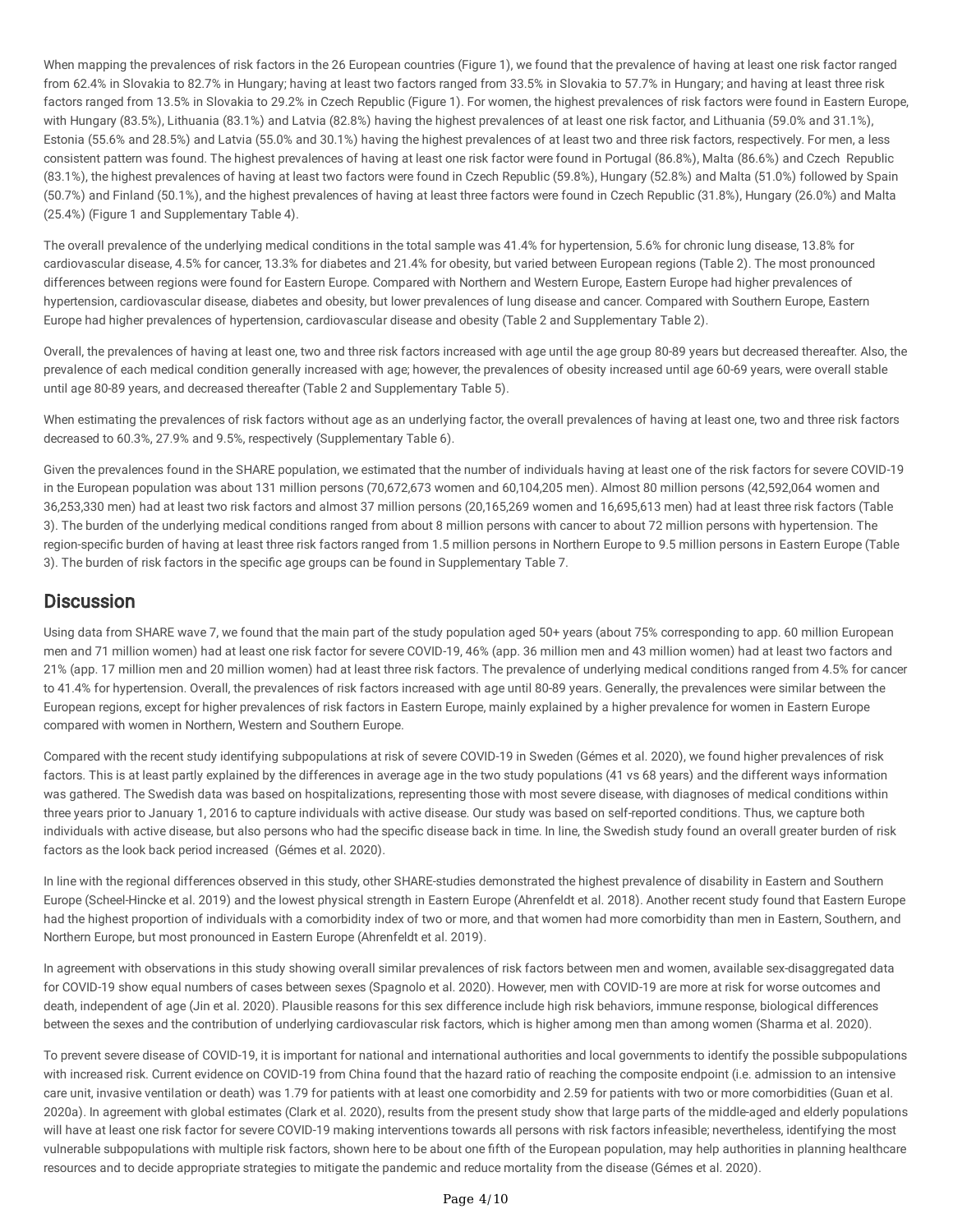The main strength of this study is the large national samples of participants from 26 European countries with harmonized disease measures (Borsch-Supan et al. 2013), making it possible to visualize the prevalence and burden of risk factors for severe COVID-19 by European regions and countries. Although we used the latest wave of SHARE, the present study was based on data from 2017. Thus, if the structure of the European population has changed during the last three years, the prevalence estimates may be different now. The medical conditions included in the analysis are all some of the most prevalent underlying conditions observed among COVID-19 cases with severe disease according to ECDC (European Centre for Disease Prevention and Control 2020) and CDC (Centers for Disease Control and Prevention 2020). However, still a lot is unknown about the number and the impact of risk factors on COVID-19 and there might be more relevant risk factors than the ones considered here. While the World Health Organization (WHO) also list a number of underlying medical conditions associated with high risk of developing serious COVID-19 illness, they do not define what "serious illness" entails, and thus we have not referred to WHO in this paper. Nevertheless, many of the risk factors mentioned by WHO is the same as mentioned by ECDC and CDC (World Health Organization 2020). Limitations to the SHARE data are that the sampling procedures might vary by country and the low response rate in some countries. However, to try to correct for potential selection into the study population, SHARE provides calibrated probability weights, which are constructed to reduce the impact of both unit and item nonresponse (Borsch-Supan et al. 2013; SHARE 2020). Moreover, misclassification is an issue because diseases are self-reported; however, by using selfreported data in contrast to register-based hospitalization data, we were able to calculate the prevalences of risk factors of COVID-19 among the general European population, and not only among people with most severe disease requiring hospital admission.

This is to our knowledge the largest study to date based on individual level data describing the prevalence and burden of risk factors for COVID-19 across European regions. About 75% of the study population (corresponding to app. 60 million European men and 71 million women) had at least one risk factor for COVID-19, whereas about 21% (app. 17 million men and 20 million women) had at least three risk factors. The prevalence of the underlying medical conditions ranged from 4.5% for cancer to 41.4% for hypertension. Generally, the prevalences were similar between the European regions, except for higher prevalences of risk factors in Eastern Europe particularly among women. Information about the prevalences of risk factors might help authorities to identify the most vulnerable subpopulations with multiple risk factors of severe COVID-19 disease and thus to decide appropriate strategies to mitigate the pandemic.

### **Declarations**

This study was part of the Survey of Health, Ageing and Retirement in Europe (SHARE). The SHARE study is under continuous ethics review. Waves 1–4 were approved by the Ethics Committee of the University of Mannheim. Wave 4 and onwards were approved by the Ethics Council of the Max Planck Society for the Advancement of Science (MPG). Further information can be found on the SHARE webpage (www.share-project.org). Written informed consent was obtained from all participants included in the study.

#### Funding

This study was supported by research Grants from Demography of Sex Differences in Health and Survival P01 AG031719.

#### Acknowledgment

This paper uses data from SHARE Wave 7 (DOIs: 10.6103/SHARE.w7.700); see Börsch-Supan et al. (2013) for methodological details (Borsch-Supan et al. 2013). The SHARE data collection has been primarily funded by the European Commission through FP5 (QLK6-CT-2001-00360), FP6 (SHARE-I3: RII-CT-2006- 062193, COMPARE: CIT5-CT2005-028857, SHARELIFE: CIT4-CT-2006-028812) and FP7 (SHARE-PREP: N°211909, SHARE-LEAP: N°227822, SHARE M4: N°261982). Additional funding from the German Ministry of Education and Research, the Max Planck Society for the Advancement of Science, the U.S. National Institute on Aging (U01\_AG09740-13S2, P01\_AG005842, P01\_AG08291, P30\_AG12815, R21\_AG025169, Y1-AG-4553-01, IAG\_BSR06-11, OGHA\_04- 064, HHSN271201300071C) and from various national funding sources is gratefully acknowledged (see www.share-project.org).

#### Conflicts of interest

The authors declare that they have no conflicts of interest.

### References

- 1. Ahrenfeldt LJ, Moller S, Thinggaard M, Christensen K, Lindahl-Jacobsen R (2019) Sex Differences in Comorbidity and Frailty in Europe International journal of public health 64:1025-1036 doi:10.1007/s00038-019-01270-9
- 2. Ahrenfeldt LJ, Scheel-Hincke LL, Kjaergaard S, Moller S, Christensen K, Lindahl-Jacobsen R (2018) Gender differences in cognitive function and grip strength: a cross-national comparison of four European regions Eur J Public Health doi:10.1093/eurpub/cky266
- 3. Al-Hazmi A (2016) Challenges presented by MERS corona virus, and SARS corona virus to global health Saudi J Biol Sci 23:507-511 doi:10.1016/j.sjbs.2016.02.019
- 4. Askin L, Tanrıverdi O, Askin HS (2020) The Effect of Coronavirus Disease 2019 on Cardiovascular Diseases Arq Bras Cardiol 114:817-822 doi:10.36660/abc.20200273
- 5. Bergmann M, Kneip T, Luca GD, Scherpenzeel A (2019) Survey participation in the Survey of Health, Ageing and Retirement in Europe (SHARE), Wave 1-7. Based on Release 7.0.0.
- 6. Borsch-Supan A et al. (2013) Data Resource Profile: the Survey of Health, Ageing and Retirement in Europe (SHARE) Int J Epidemiol 42:992-1001 doi:10.1093/ije/dyt088
- 7. Centers for Disease Control and Prevention (2020) Coronavirus Disease 2019 (COVID-19). [https://www.cdc.gov/coronavirus/2019-ncov/need-extra](https://www.cdc.gov/coronavirus/2019-ncov/need-extra-precautions/people-at-higher-risk.html)precautions/people-at-higher-risk.html. Accessed August 20, 2020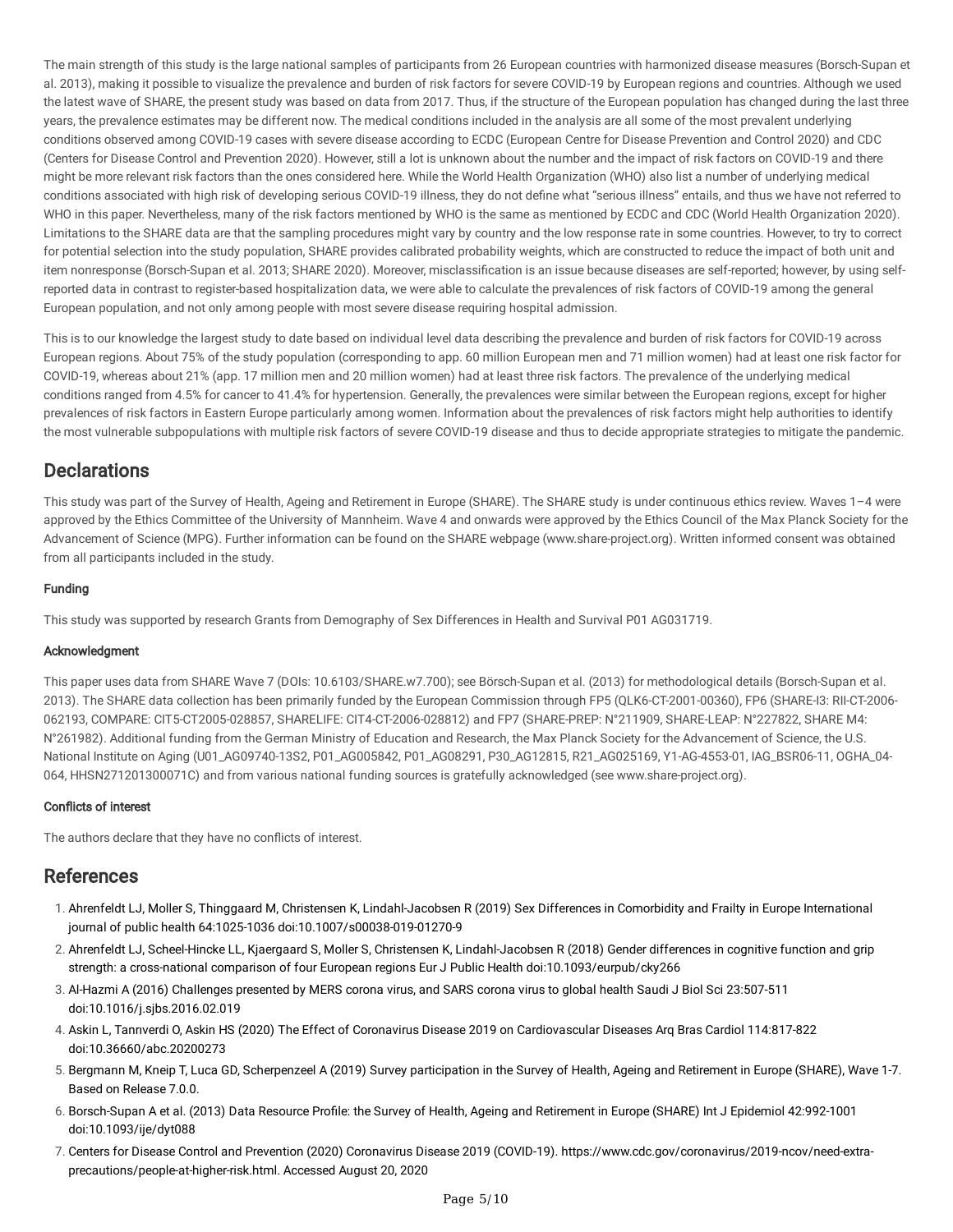- 8. Chan KS, Zheng JP, Mok YW, Li YM, Liu YN, Chu CM, Ip MS (2003) SARS: prognosis, outcome and sequelae Respirology (Carlton, Vic) 8 Suppl:S36-S40 doi:10.1046/j.1440-1843.2003.00522.x
- 9. Clark A et al. (2020) Global, regional, and national estimates of the population at increased risk of severe COVID-19 due to underlying health conditions in 2020: a modelling study Lancet Glob Health doi:10.1016/s2214-109x(20)30264-3
- 10. European Centre for Disease Prevention and Control (2020) Disease background of COVID-19. [https://www.ecdc.europa.eu/en/2019-ncov-background](https://www.ecdc.europa.eu/en/2019-ncov-background-disease)disease. Accessed August 20, 2020
- 11. Eurostat Eurostat database. Eurostat. <http://ec.europa.eu/eurostat/data/database>. May 1, 2020
- 12. Gémes K, Talbäck M, Modig K, Ahlbom A, Berglund A, Feychting M, Matthews AA (2020) Burden and prevalence of prognostic factors for severe COVID-19 in Sweden Eur J Epidemiol 35:401-409 doi:10.1007/s10654-020-00646-z
- 13. Guan WJ et al. (2020a) Comorbidity and its impact on 1590 patients with COVID-19 in China: a nationwide analysis Eur Respir J 55 doi:10.1183/13993003.00547-2020
- 14. Guan WJ et al. (2020b) Clinical Characteristics of Coronavirus Disease 2019 in China N Engl J Med 382:1708-1720 doi:10.1056/NEJMoa2002032
- 15. Hon KL, Leung KKY, Leung AKC, Sridhar S, Qian S, Lee SL, Colin AA (2020) Overview: The history and pediatric perspectives of severe acute respiratory syndromes: Novel or just like SARS Pediatr Pulmonol doi:10.1002/ppul.24810
- 16. Jin JM et al. (2020) Gender Differences in Patients With COVID-19: Focus on Severity and Mortality Front Public Health 8:152 doi:10.3389/fpubh.2020.00152
- 17. JOHNS HOPKINS University & Medicine (2020) Coronavirus Resource Center, . <https://coronavirus.jhu.edu/map.html>. Accessed August 20, 2020
- 18. Li B et al. (2020) Prevalence and impact of cardiovascular metabolic diseases on COVID-19 in China Clin Res Cardiol 109:531-538 doi:10.1007/s00392- 020-01626-9
- 19. Lien TC et al. (2008) Characteristic features and outcomes of severe acute respiratory syndrome found in severe acute respiratory syndrome intensive care unit patients J Crit Care 23:557-564 doi:10.1016/j.jcrc.2007.05.004
- 20. Lighter J, Phillips M, Hochman S, Sterling S, Johnson D, Francois F, Stachel A (2020) Obesity in Patients Younger Than 60 Years Is a Risk Factor for COVID-19 Hospital Admission Clin Infect Dis doi:10.1093/cid/ciaa415
- 21. Matsuyama R, Nishiura H, Kutsuna S, Hayakawa K, Ohmagari N (2016) Clinical determinants of the severity of Middle East respiratory syndrome (MERS): a systematic review and meta-analysis BMC Public Health 16:1203 doi:10.1186/s12889-016-3881-4
- 22. National Board of Health (Denmark) (2020) Personer med øget risiko ved COVID-19. Fagligt grundlag.
- 23. Norwegian Institute of Public Health (2020) COVID-19: The relationship between age, comorbidity and disease severity a rapid review, 1. Update April 2020. .
- 24. Petrilli CM et al. (2020) Factors associated with hospitalization and critical illness among 4,103 patients with COVID-19 disease in New York City medRxiv:2020.2004.2008.20057794 doi:10.1101/2020.04.08.20057794
- 25. Scheel-Hincke LL, Möller S, Lindahl-Jacobsen R, Jeune B, Ahrenfeldt LJ (2019) Cross-national comparison of sex differences in ADL and IADL in Europe: findings from SHARE European Journal of Ageing:1-11 doi:10.1007/s10433-019-00524-y
- 26. Shahid Z et al. (2020) COVID-19 and Older Adults: What We Know J Am Geriatr Soc 68:926-929 doi:10.1111/jgs.16472
- 27. SHARE (2020) Survey of Health, Ageing and Retirement in Europe. Release guide 7.1.0.
- 28. Sharma G, Volgman AS, Michos ED (2020) Sex Differences in Mortality from COVID-19 Pandemic: Are Men Vulnerable and Women Protected? JACC Case Rep doi:10.1016/j.jaccas.2020.04.027
- 29. Singhal T (2020) A Review of Coronavirus Disease-2019 (COVID-19) Indian J Pediatr 87:281-286 doi:10.1007/s12098-020-03263-6
- 30. Spagnolo PA, Manson JE, Joffe H (2020) Sex and Gender Differences in Health: What the COVID-19 Pandemic Can Teach Us Ann Intern Med doi:10.7326/m20-1941
- 31. Venkatesulu BP et al. (2020) A systematic review and meta-analysis of cancer patients affected by a novel coronavirus medRxiv doi:10.1101/2020.05.27.20115303
- 32. World Health Organization (2020) Q&A: Older people and COVID-19. [https://www.who.int/emergencies/diseases/novel-coronavirus-2019/question-and](https://www.who.int/emergencies/diseases/novel-coronavirus-2019/question-and-answers-hub/q-a-detail/q-a-on-on-covid-19-for-older-people)answers-hub/q-a-detail/q-a-on-on-covid-19-for-older-people. Accessed August 20, 2020
- 33. Wu Z, McGoogan JM (2020) Characteristics of and Important Lessons From the Coronavirus Disease 2019 (COVID-19) Outbreak in China: Summary of a Report of 72314 Cases From the Chinese Center for Disease Control and Prevention JAMA 323:1239-1242 doi:10.1001/jama.2020.2648
- 34. Yang X et al. (2020) Clinical course and outcomes of critically ill patients with SARS-CoV-2 pneumonia in Wuhan, China: a single-centered, retrospective, observational study Lancet Respir Med 8:475-481 doi:10.1016/s2213-2600(20)30079-5
- 35. Zhang JJ et al. (2020) Clinical characteristics of 140 patients infected with SARS-CoV-2 in Wuhan, China Allergy doi:10.1111/all.14238
- 36. Zheng Z et al. (2020) Risk factors of critical & mortal COVID-19 cases: A systematic literature review and meta-analysis J Infect doi:10.1016/j.jinf.2020.04.021
- 37. Zhou F et al. (2020) Clinical course and risk factors for mortality of adult inpatients with COVID-19 in Wuhan, China: a retrospective cohort study Lancet 395:1054-1062 doi:10.1016/s0140-6736(20)30566-3

### Tables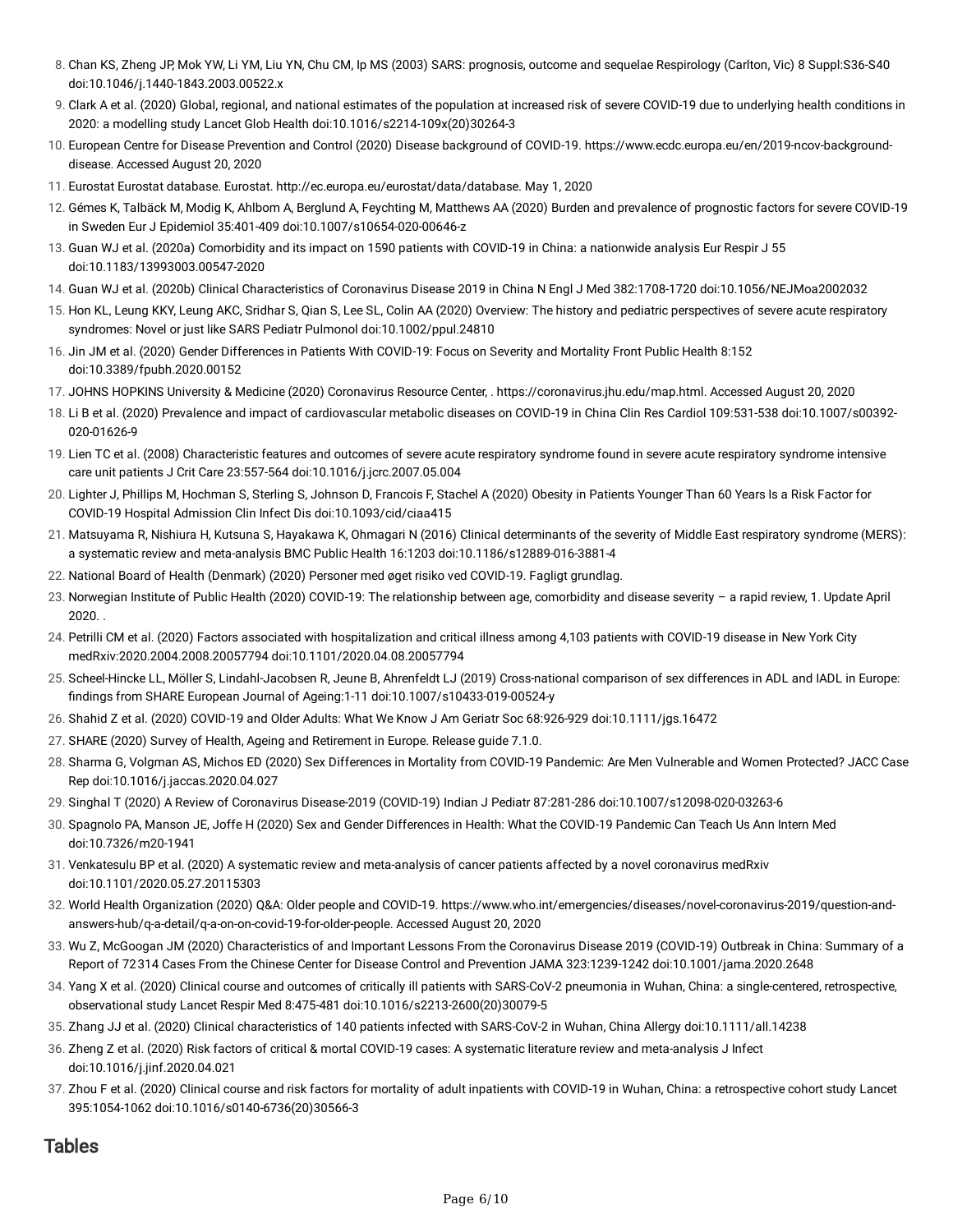Table 1 - Identified risk factors for severe COVID-19 by the Center for Disease Control and Prevention (CDC) and European Centre for Disease Prevention and Control (ECDC), and data selected for the present study from the Survey of Health, Ageing and Retirement in Europe (SHARE)

| CDC <sup>a</sup>                                                                                                                                                                                                                          | <b>ECDC</b> b                             | Risk factors from SHARE selected for the present<br>study                                                                                                                                                      |
|-------------------------------------------------------------------------------------------------------------------------------------------------------------------------------------------------------------------------------------------|-------------------------------------------|----------------------------------------------------------------------------------------------------------------------------------------------------------------------------------------------------------------|
| 65 years and above                                                                                                                                                                                                                        | 70 years and<br>above                     | 65 years and above                                                                                                                                                                                             |
|                                                                                                                                                                                                                                           | Hypertension                              | High blood pressure or hypertension                                                                                                                                                                            |
| People with diabetes                                                                                                                                                                                                                      | <b>Diabetes</b>                           | Diabetes or high blood sugar                                                                                                                                                                                   |
| People who have serious heart conditions                                                                                                                                                                                                  | Cardiovascular<br><b>Diseases</b>         | Cardiovascular Disease<br>(Heart attack including myocardial infarction or<br>coronary thrombosis or any other heart problem<br>including congestive heart failure and stroke or<br>cerebral vascular disease) |
| People with chronic lung disease or moderate to severe asthma                                                                                                                                                                             | Chronic<br>Respiratory<br><b>Diseases</b> | Chronic lung disease such as chronic bronchitis or<br>emphysema                                                                                                                                                |
|                                                                                                                                                                                                                                           | Cancer                                    | Cancer or malignant tumor including leukemia or<br>lymphoma excluding minor skin cancers                                                                                                                       |
| People with severe obesity (BMI 40+)                                                                                                                                                                                                      | Obesity (BMI<br>$30-40+$                  | $BMI = 30+$                                                                                                                                                                                                    |
| People with liver disease                                                                                                                                                                                                                 |                                           |                                                                                                                                                                                                                |
| People with chronic kidney disease undergoing dialysis                                                                                                                                                                                    |                                           |                                                                                                                                                                                                                |
| People who live in a nursing home or long-term care facility                                                                                                                                                                              |                                           |                                                                                                                                                                                                                |
| People who are immunocompromised (cancer treatment, smoking, bone marrow<br>or organ transplantation, immune deficiencies, poorly controlled HIV or AIDS, and<br>prolonged use of corticosteroids and other immune weakening medications) | Immune<br>compromised<br>status           |                                                                                                                                                                                                                |

Accessed August 20, 2020

<sup>a</sup>Centers for Disease Control and Prevention. Coronavirus Disease 2019 (COVID-19). https://www.cdc.gov/coronavirus/2019-ncov/need-extraprecautions/people-at-higher-risk.html

<sup>b</sup>European Centre for Disease Prevention and Control. Disease background of COVID-19. 2020. https://www.ecdc.europa.eu/en/2019-ncov-backgrounddisease

Table 2 – Prevalence of risk factors for COVID-19 by European region and age group for the total population and stratified by sex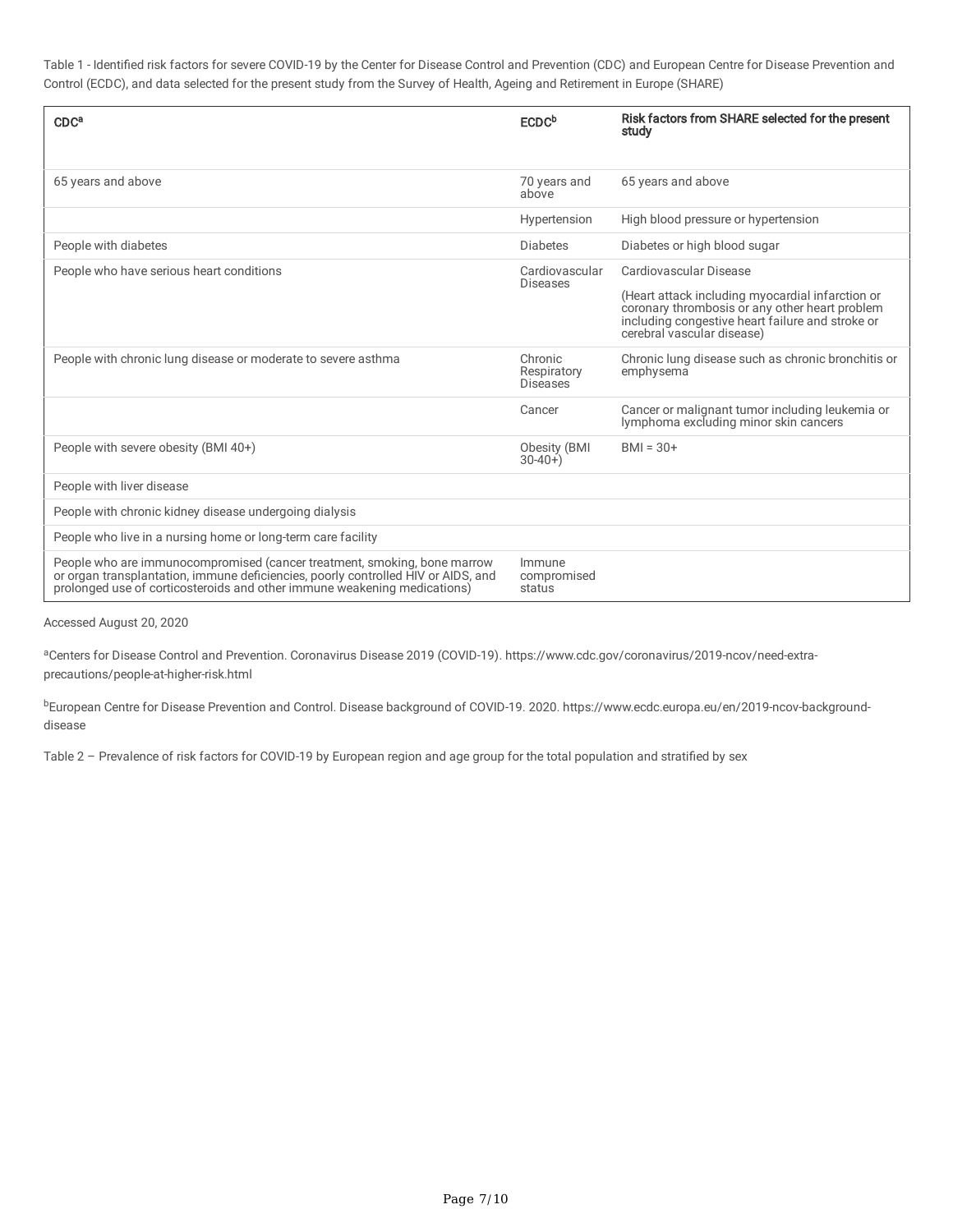|                      | Age 65<br>and<br>above   | Hypertension      | Chronic<br>lung<br>disease | Cardiovascular<br>disease | Cancer           | <b>Diabetes</b>   | Obesity           | At least one<br>prognos-tic<br>factor | At least two<br>prognos-tic<br>factors | At least three<br>prognos-tic<br>factors |
|----------------------|--------------------------|-------------------|----------------------------|---------------------------|------------------|-------------------|-------------------|---------------------------------------|----------------------------------------|------------------------------------------|
| All<br>countries     |                          |                   |                            |                           |                  |                   |                   |                                       |                                        |                                          |
| Total                | 51.0                     | 41.4              | 5.6                        | 13.8                      | 4.5              | 13.3              | 21.4              | 75.3                                  | 45.9                                   | 21.2                                     |
| Men                  | 47.7 $a$                 | 40.8              | 6.1 <sup>a</sup>           | 16.0 <sup>a</sup>         | 4.6              | 14.4 <sup>a</sup> | 21.5              | 75.6                                  | 45.6                                   | 21.0                                     |
| Women                | 53.8                     | 41.9              | 5.2                        | 12.0                      | 4.5              | 12.4              | 21.4              | 75.0                                  | 45.2                                   | 21.4                                     |
| Northern<br>EU       |                          |                   |                            |                           |                  |                   |                   |                                       |                                        |                                          |
| Total                | 52.5                     | 38.1              | $6.0\,$                    | 12.5                      | 5.6              | 11.1              | 19.5              | 74.3                                  | 43.3                                   | 18.9                                     |
| Men                  | 50.5 <sup>a</sup>        | 38.6              | 5.6                        | 14.5 <sup>a</sup>         | $5.5\,$          | 13.5 <sup>a</sup> | 19.2              | 74.9                                  | 44.7                                   | 19.0                                     |
| Women                | 54.3                     | 37.6              | $6.3$                      | 10.7                      | 5.6              | 8.9               | 19.7              | 73.7                                  | 42.1                                   | 18.9                                     |
| Western<br><b>EU</b> |                          |                   |                            |                           |                  |                   |                   |                                       |                                        |                                          |
| Total                | 50.6                     | 39.0              | 6.6                        | 14.1                      | 5.8              | 12.3              | 21.8              | 75.1                                  | 45.1                                   | 20.3                                     |
| Men                  | 47.4 <sup>a</sup>        | 39.8              | $6.6$                      | 17.1 <sup>a</sup>         | 5.9              | 14.3 <sup>a</sup> | 22.7              | 76.2                                  | 45.9                                   | 21.1                                     |
| Women                | 53.4                     | 38.2              | $6.6$                      | 11.5                      | 5.6              | 10.6              | 21.1              | 74.2                                  | 44.4                                   | 19.7                                     |
| Southern<br>EU.      |                          |                   |                            |                           |                  |                   |                   |                                       |                                        |                                          |
| Total                | 52.8                     | 41.6              | 4.9                        | 11.8                      | 3.3              | 14.6              | 18.9              | 74.2                                  | 44.3                                   | 20.2                                     |
| Men                  | 50.1 <sup>a</sup>        | 42.8              | 6.5 <sup>a</sup>           | 13.9 <sup>a</sup>         | $3.3\,$          | 15.8 <sup>a</sup> | 21.8              | 76.1 <sup>a</sup>                     | 45.0                                   | 20.5                                     |
| Women                | 55.1                     | 40.6              | 3.5                        | 10.1                      | 3.4              | 13.7              | 17.3              | 72.7                                  | 43.7                                   | 20.0                                     |
| Eastern<br><b>EU</b> |                          |                   |                            |                           |                  |                   |                   |                                       |                                        |                                          |
| Total                | 49.0                     | 47.7              | 4.9                        | 16.4                      | 3.8              | 14.3              | 29.1              | 77.2                                  | 50.3                                   | 24.6                                     |
| Men                  | 44.3 $a$                 | 42.0 <sup>a</sup> | 5.1                        | 17.2                      | 3.7              | 13.5              | 18.2              | 74.1 <sup>a</sup>                     | 46.2 <sup>a</sup>                      | 22.1a                                    |
| Women                | 52.6                     | 52.2              | 4.7                        | 15.9                      | 3.9              | 14.8              | 27.8              | 79.6                                  | 53.5                                   | 26.6                                     |
| Age 50-<br>59        |                          |                   |                            |                           |                  |                   |                   |                                       |                                        |                                          |
| Total                | $\overline{\phantom{a}}$ | 28.8              | $4.3\,$                    | $6.4$                     | 3.1              | 8.1               | 21.6              | 46.7                                  | 17.7                                   | $5.7\,$                                  |
| Men                  | $\overline{\phantom{m}}$ | 32.0 <sup>a</sup> | 5.3 <sup>a</sup>           | 8.9 <sup>a</sup>          | $2.5\,$          | 9.6 <sup>a</sup>  | 22.8              | 51.5 <sup>a</sup>                     | 20.1 <sup>a</sup>                      | 7.0 <sup>a</sup>                         |
| Women                |                          | 25.7              | $3.3\,$                    | $4.0\,$                   | $3.6\,$          | $6.6$             | $20.5\,$          | 42.1                                  | 15.4                                   | 4.4                                      |
| Age 60-<br>69        |                          |                   |                            |                           |                  |                   |                   |                                       |                                        |                                          |
| Total                | $\overline{\phantom{a}}$ | 41.6              | $5.2\,$                    | 11.4                      | 4.4              | 13.0              | 25.0              | 77.2                                  | 44.2                                   | 19.3                                     |
| Men                  |                          | 42.1              | 5.1                        | 14.5 <sup>a</sup>         | 4.0              | 14.9 <sup>a</sup> | 25.0              | 78.3 <sup>a</sup>                     | 46.1a                                  | 20.5 <sup>a</sup>                        |
| Women                |                          | 41.1              | $5.3\,$                    | $8.6\,$                   | $4.8\,$          | 11.3              | 25.0              | 76.2                                  | 42.5                                   | 18.2                                     |
| Age 70-<br>79        |                          |                   |                            |                           |                  |                   |                   |                                       |                                        |                                          |
| Total                | $\overline{\phantom{a}}$ | 53.0              | $6.8\,$                    | 19.5                      | $6.4$            | 18.5              | 21.2              | $100$                                 | 71.8                                   | $36.0$                                   |
| Men                  | $\overline{\phantom{0}}$ | $50.3$ $^{\rm a}$ | 7.2                        | 22.9 <sup>a</sup>         | 7.7 <sup>a</sup> | 20.6 <sup>a</sup> | 18.9 <sup>a</sup> | 100                                   | 72.9                                   | 36.9                                     |
| Women                | $\overline{\phantom{a}}$ | 55.1              | $6.5\,$                    | 16.9                      | $5.4\,$          | 16.9              | 23.0              | $100$                                 | 70.9                                   | 35.3                                     |

Age 80-

 $\mathbf{I}$ 

I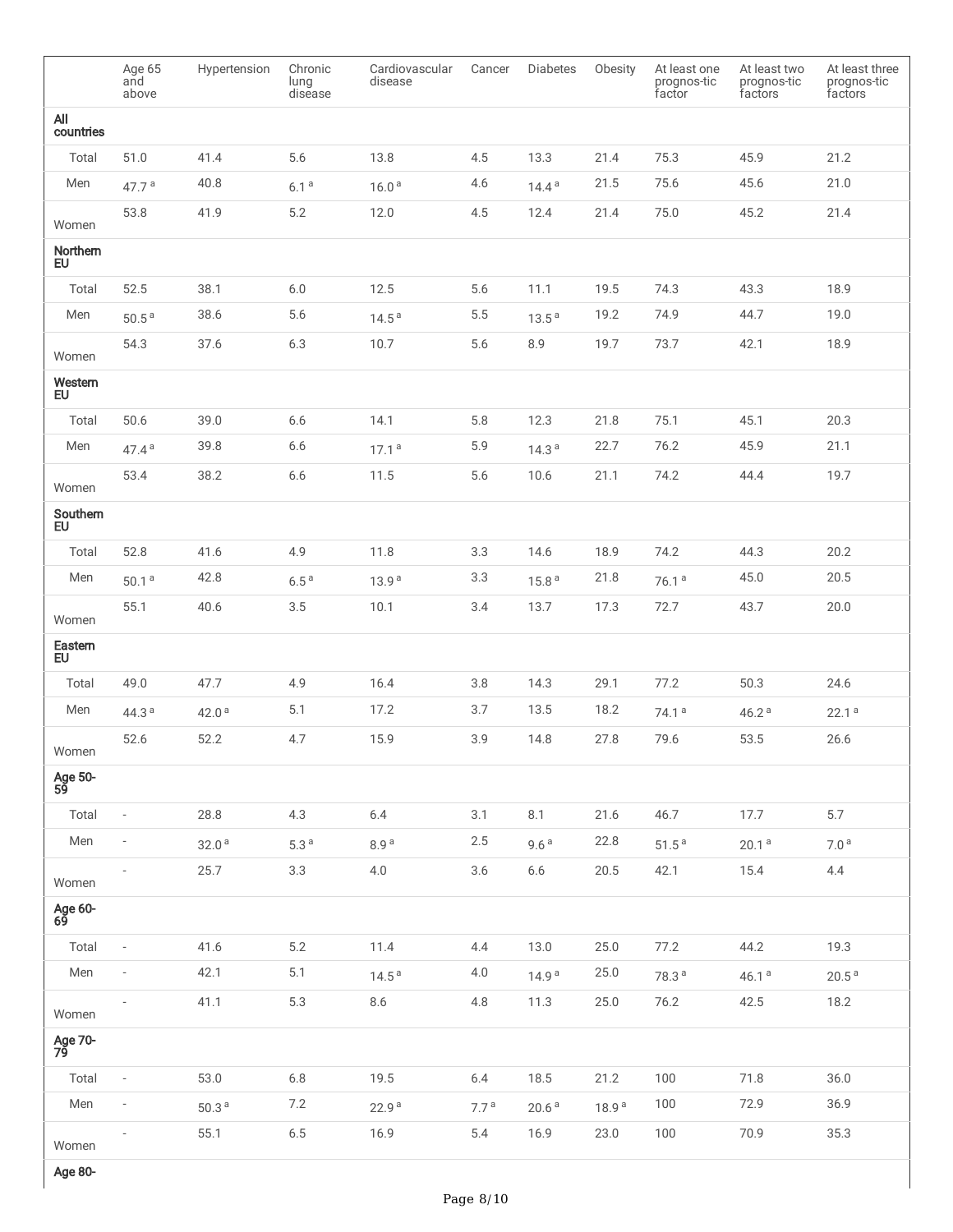| 89      |                          |                   |                   |                   |                  |      |                   |     |      |      |
|---------|--------------------------|-------------------|-------------------|-------------------|------------------|------|-------------------|-----|------|------|
| Total   | $\overline{\phantom{a}}$ | 56.1              | 8.2               | 27.2              | 5.6              | 19.2 | 19.8              | 100 | 77.2 | 40.1 |
| Men     | $\overline{\phantom{a}}$ | 51.8 <sup>a</sup> | 10.2 <sup>a</sup> | 30.0 <sup>a</sup> | 7.7 <sup>a</sup> | 18.5 | 17.1 <sup>a</sup> | 100 | 76.8 | 39.2 |
| Women   | $\overline{\phantom{a}}$ | 58.6              | 6.9               | 25.5              | 4.4              | 19.6 | 21.4              | 100 | 77.4 | 40.6 |
| Age 90+ |                          |                   |                   |                   |                  |      |                   |     |      |      |
| Total   | $\overline{\phantom{a}}$ | 47.4              | 7.5               | 28.5              | 5.7              | 17.3 | 8.7               | 100 | 68.2 | 31.7 |
| Men     | $\overline{\phantom{a}}$ | 41.4              | 10.0              | 27.2              | 5.2              | 17.6 | 5.9               | 100 | 63.4 | 29.1 |
| Women   | $\overline{\phantom{a}}$ | 49.9              | 6.5               | 29.0              | 6.0              | 17.1 | 10.0              | 100 | 70.2 | 32.8 |

Ĭ.

<sup>a</sup> Significant sex difference (p<0.05)

Northern Europe: Sweden, Denmark and Finland

Western Europe: Austria, Germany, France, Switzerland, Belgium and Luxembourg

Southern Europe: Spain, Italy, Greece, Portugal, Malta and Cyprus

Eastern Europe: Czech Republic, Poland, Hungary, Slovenia, Estonia, Croatia, Lithuania, Bulgaria, Latvia, Romania and Slovakia

Table 3- Burden (raw numbers) of risk factors for Covid-19 by European regions

|                       | Age 65+    | Hypertension | Chronic<br>lung | Cardiovascu- | Cancer    | <b>Diabetes</b> | Obesity    | At least one<br>risk factor | At least<br>two risk | At least<br>three risk |
|-----------------------|------------|--------------|-----------------|--------------|-----------|-----------------|------------|-----------------------------|----------------------|------------------------|
|                       |            |              | disease         | lar disease  |           |                 |            |                             | factors              | factors                |
| All<br>countries      |            |              |                 |              |           |                 |            |                             |                      |                        |
| Total                 | 85,293,598 | 71,925,523   | 9,729,056       | 23,975,174   | 7,817,992 | 23,106,509      | 37,178,894 | 130,821,060                 | 79,743,515           | 36,831,427             |
| Men                   | 36,259,364 | 32,437,190   | 4,849,678       | 12,720,467   | 3,657,134 | 11,448,420      | 17,093,127 | 60,104,205                  | 36,253,330           | 16,695,613             |
| Women                 | 49,034,234 | 39,482,467   | 4,899,972       | 11,307,628   | 4,240,360 | 11,684,549      | 20,165,269 | 70,672,673                  | 42,592,064           | 20,165,269             |
| Northern<br><b>EU</b> |            |              |                 |              |           |                 |            |                             |                      |                        |
| Total                 | 4,222,004  | 3,148,568    | 495,837         | 1,032,995    | 462,782   | 917,299         | 1,611,472  | 6,140,120                   | 3,578,293            | 1,561,888              |
| Men                   | 1,914,850  | 1,520,280    | 220,559         | 571,090      | 216,620   | 531,704         | 756,201    | 2,949,973                   | 1,760,531            | 748,324                |
| Women                 | 2,307,154  | 1,626,353    | 272,501         | 462,819      | 242,223   | 384,961         | 852,105    | 3,187,826                   | 1,820,997            | 817,502                |
| Western<br><b>EU</b>  |            |              |                 |              |           |                 |            |                             |                      |                        |
| Total                 | 18,278,979 | 28,474,960   | 4,818,839       | 10,294,793   | 4,234,738 | 8,980,564       | 15,916,773 | 54,832,552                  | 32,928,736           | 14,821,582             |
| Men                   | 7,189,170  | 13,474,951   | 2,234,540       | 5,789,489    | 1,997,543 | 4,841,503       | 7,685,462  | 25,798,776                  | 15,540,207           | 7,143,755              |
| Women                 | 11,089,809 | 14,957,614   | 2,584,300       | 4,502,947    | 2,192,739 | 4,150,542       | 8,261,928  | 29,053,795                  | 17,385,290           | 7,713,743              |
| Southern<br><b>EU</b> |            |              |                 |              |           |                 |            |                             |                      |                        |
| Total                 | 27,067,173 | 22,305,719   | 2,627,356       | 6,327, 103   | 1,769,444 | 7,828,449       | 9,758,752  | 39,785,682                  | 23,753,446           | 10,831,142             |
| Men                   | 11,697,857 | 10,539,366   | 1,600,605       | 3,422,831    | 812,615   | 3,890,701       | 4,260,071  | 18,739,387                  | 11,081,109           | 5,048,061              |
| Women                 | 15,369,316 | 11,771,901   | 1,014,819       | 2,928,478    | 985,824   | 3,972,292       | 5,480,023  | 21,079,241                  | 12,670,741           | 5,798,966              |
| Eastern<br>EU         |            |              |                 |              |           |                 |            |                             |                      |                        |
| Total                 | 35,725,442 | 18,525,228   | 1,903,011       | 6,369,261    | 1,475,804 | 5,553,685       | 11,107,369 | 29,982,129                  | 19,534,988           | 9,553,891              |
| Men                   | 15,457,487 | 7,174,868    | 871,234         | 2,938,279    | 632,072   | 2,306,208       | 4,749,080  | 12,658,518                  | 7,892,355            | 3,775,347              |
| Women                 | 20,267,955 | 11,355,554   | 1,022,435       | 3,458,876    | 848,403   | 3,219,582       | 6,330,395  | 17,316,132                  | 11,638,355           | 5,786,547              |